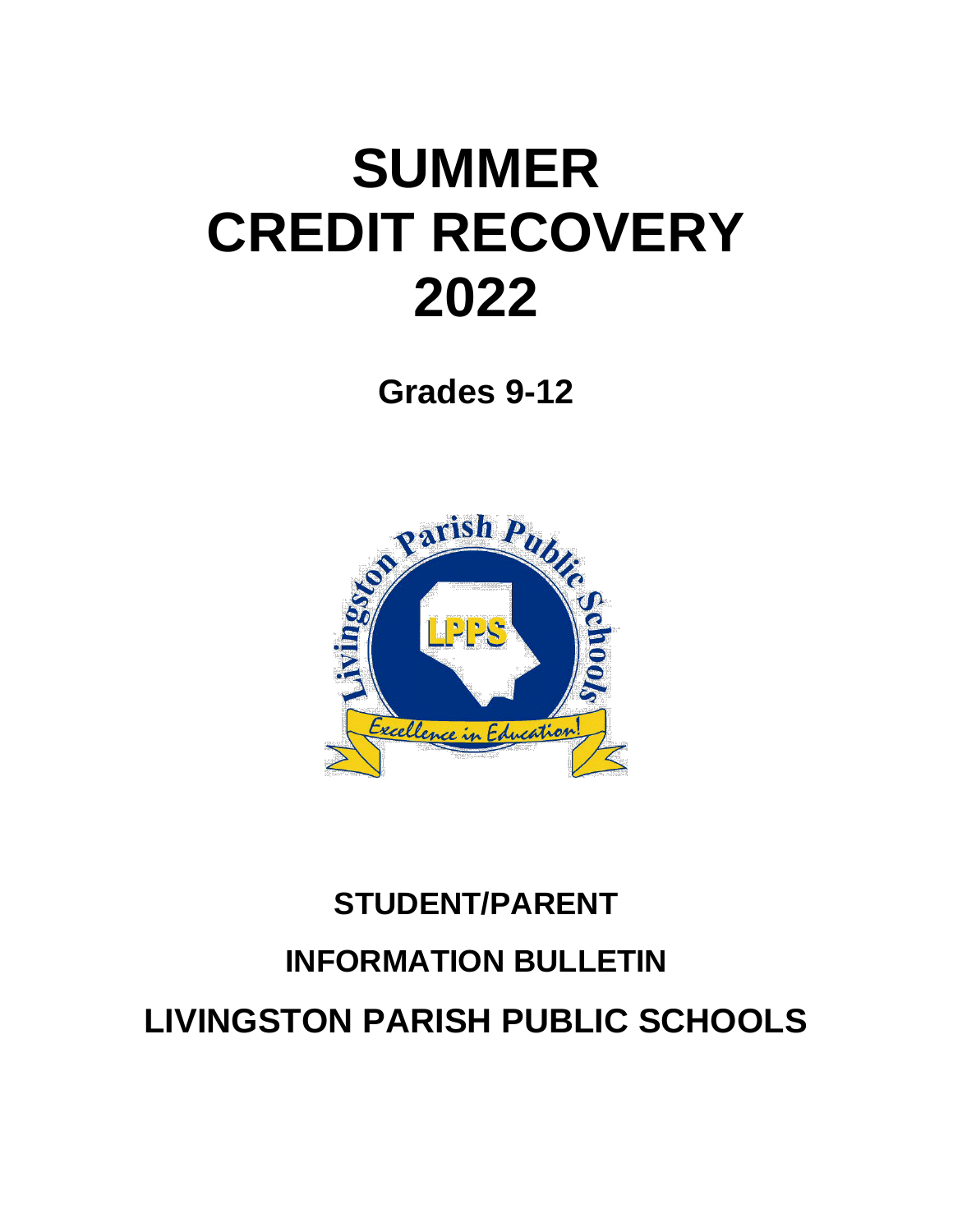#### **LIVINGSTON PARISH PUBLIC SCHOOLS CREDIT RECOVERY SUMMER 2022 REGISTRATION**

#### **FORM A**

This registration form must be completed providing all information requested. Student and parent/guardian signatures indicate that both have read and understand the information in the attached packet. It is the parent/guardian's responsibility to ensure that his or her student has not earned credit in the courses listed below and that the student is not scheduled in the same subject this school session. **Credit cannot be earned twice for the same subject**. Students will be enrolled on a first come, first serve basis. A minimum of 12 students must participate in the program to offer it at a particular location. After registration closes, if we are unable to provide a teacher at the location you've requested, we will call and email you for approval of an alternate location.

**Present this form to the guidance counselor at your school when registering for credit recovery.**

| Student: _________________________________School: __________________________Grade: _____                                                                                        |  |
|---------------------------------------------------------------------------------------------------------------------------------------------------------------------------------|--|
|                                                                                                                                                                                 |  |
|                                                                                                                                                                                 |  |
|                                                                                                                                                                                 |  |
|                                                                                                                                                                                 |  |
|                                                                                                                                                                                 |  |
|                                                                                                                                                                                 |  |
| Please check if applies: _____ Student has an IEP _____ Student has an IAP<br>(If applicable, the school must attach a copy of the student's modifications to this application) |  |
|                                                                                                                                                                                 |  |
|                                                                                                                                                                                 |  |
|                                                                                                                                                                                 |  |
|                                                                                                                                                                                 |  |

**\_\_\_\_\_\_\_\_\_\_\_\_\_\_\_\_\_\_\_\_\_\_\_\_\_\_\_\_\_\_\_\_\_\_\_\_\_\_\_\_\_\_\_\_\_\_\_\_\_\_\_**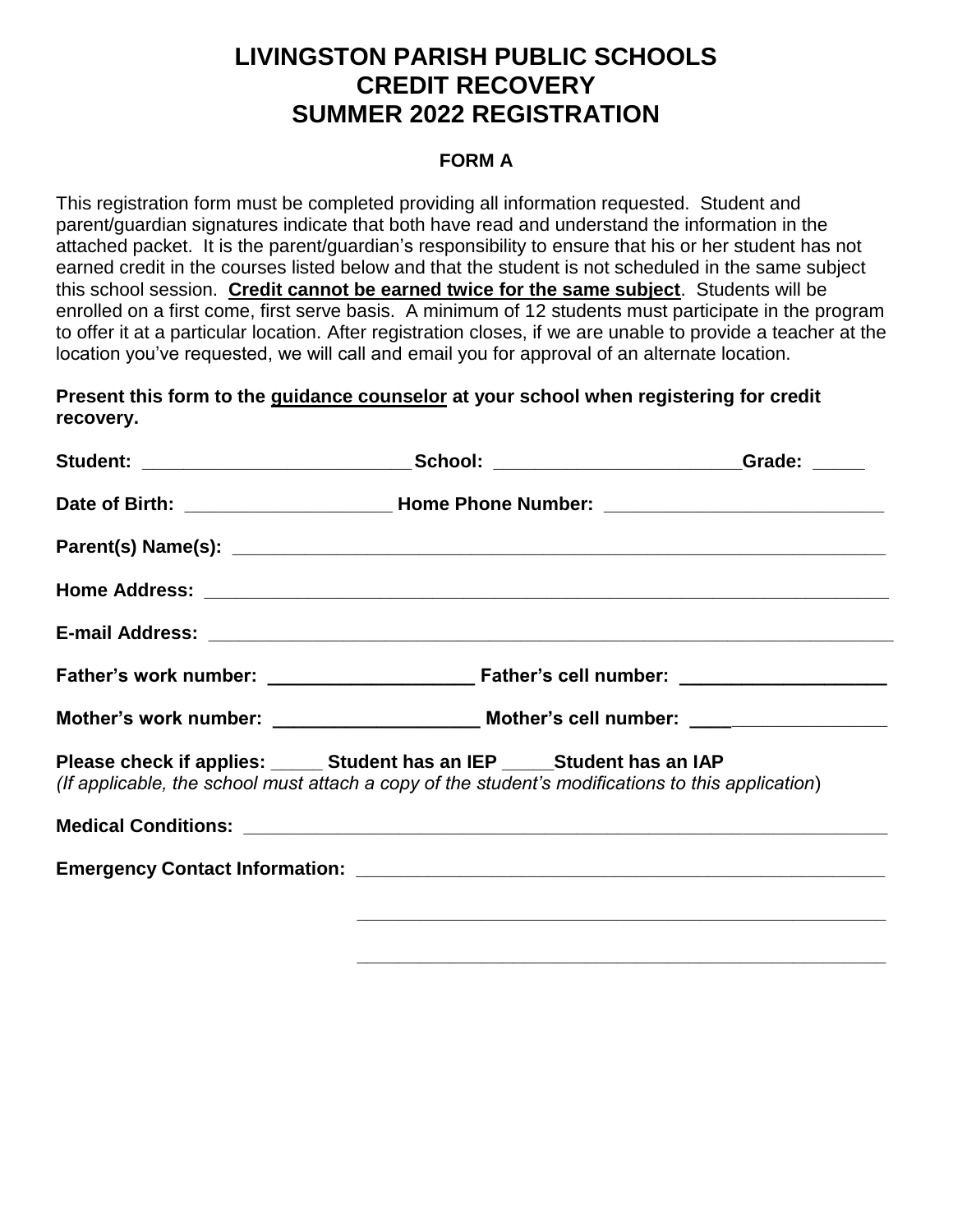#### **LIVINGSTON PARISH CREDIT RECOVERY SUMMER 2022**

**Principal's Recommendation for Attendance**

**FORM B**

**Student \_\_\_\_\_\_\_\_\_\_\_\_\_\_\_\_\_\_\_\_\_\_\_\_\_\_\_\_\_\_\_\_ School \_\_\_\_\_\_\_\_\_\_\_\_\_\_\_\_\_\_\_\_\_\_\_\_\_** 

| to offer it at a particular location.)   | School Site Choice for Session 1: (A minimum of 12 students must participate in the program |
|------------------------------------------|---------------------------------------------------------------------------------------------|
| Denham Springs High School               | Live Oak High School                                                                        |
| Albany High School                       | <b>Walker High School</b>                                                                   |
| <b>School Site Choice for Session 2:</b> |                                                                                             |
| Denham Springs High School               | Live Oak High School                                                                        |
| Albany High School                       | <b>Walker High School</b>                                                                   |
|                                          |                                                                                             |
|                                          |                                                                                             |

**It is suggested that courses taken as new credit, English IV, Algebra I & II, Advanced Math, and World History be taken during session 1 to allow students extra time if needed to complete the course.**

**Approved Repeat / New Subjects: (Identify all possibilities in order of preference 1st, 2nd, 3rd , 4 th , etc.)**

| English I                                                                                                 | (S1)                                  |  |  |  |
|-----------------------------------------------------------------------------------------------------------|---------------------------------------|--|--|--|
| (S1)                                                                                                      | (S2)                                  |  |  |  |
| (S2)                                                                                                      | Algebra I                             |  |  |  |
| (S1)                                                                                                      | (S1)                                  |  |  |  |
| English II                                                                                                | (S2)                                  |  |  |  |
| (S2)                                                                                                      | Geometry                              |  |  |  |
| English III                                                                                               | Algebra II                            |  |  |  |
| (S1)                                                                                                      | (S1)                                  |  |  |  |
| (S2)                                                                                                      | (S2)                                  |  |  |  |
| English IV                                                                                                | <b>Math Essentials</b>                |  |  |  |
| (S1)                                                                                                      | (S1)                                  |  |  |  |
| (S2)                                                                                                      | (S2)                                  |  |  |  |
| <b>Business Engl.</b>                                                                                     | <b>Financial Math</b>                 |  |  |  |
| (S1)                                                                                                      | (S1)                                  |  |  |  |
| (S2)                                                                                                      | (S2)                                  |  |  |  |
| Physical Science _                                                                                        | <b>Advanced Math</b>                  |  |  |  |
| (S1)                                                                                                      | (S2)                                  |  |  |  |
| (S2)                                                                                                      | (S1)                                  |  |  |  |
| (S1)                                                                                                      | (S1)                                  |  |  |  |
| (S2)                                                                                                      | (S2)                                  |  |  |  |
| Biology I                                                                                                 | W. Geography                          |  |  |  |
| (S1)                                                                                                      | (S2)                                  |  |  |  |
| Chemistry                                                                                                 | <b>Civics</b>                         |  |  |  |
| (S2)                                                                                                      | (S1)                                  |  |  |  |
| Envir. Science                                                                                            | (S1)                                  |  |  |  |
| (S1)                                                                                                      | (S2)                                  |  |  |  |
| (S2)                                                                                                      | <b>American History</b>               |  |  |  |
| Health<br>(S1)                                                                                            | <b>World History</b><br>(S1)<br>(S2)  |  |  |  |
| (S1)                                                                                                      | Algebra III                           |  |  |  |
| (S2)                                                                                                      | (S1)                                  |  |  |  |
| Spanish I                                                                                                 | (S2)                                  |  |  |  |
| (S1)<br>Spanish II<br>(S2)                                                                                |                                       |  |  |  |
| <b>Student's Signature</b>                                                                                | Parent's/Guardian's Signature         |  |  |  |
|                                                                                                           | Paid \$175 \$325                      |  |  |  |
| Principal's/Guidance Counselor's Signature                                                                |                                       |  |  |  |
|                                                                                                           | Cash ___ Money Order ___ Check # ____ |  |  |  |
|                                                                                                           | Time                                  |  |  |  |
| <u>Attach a copy of the student's transcript or current report card for verification of course needs.</u> |                                       |  |  |  |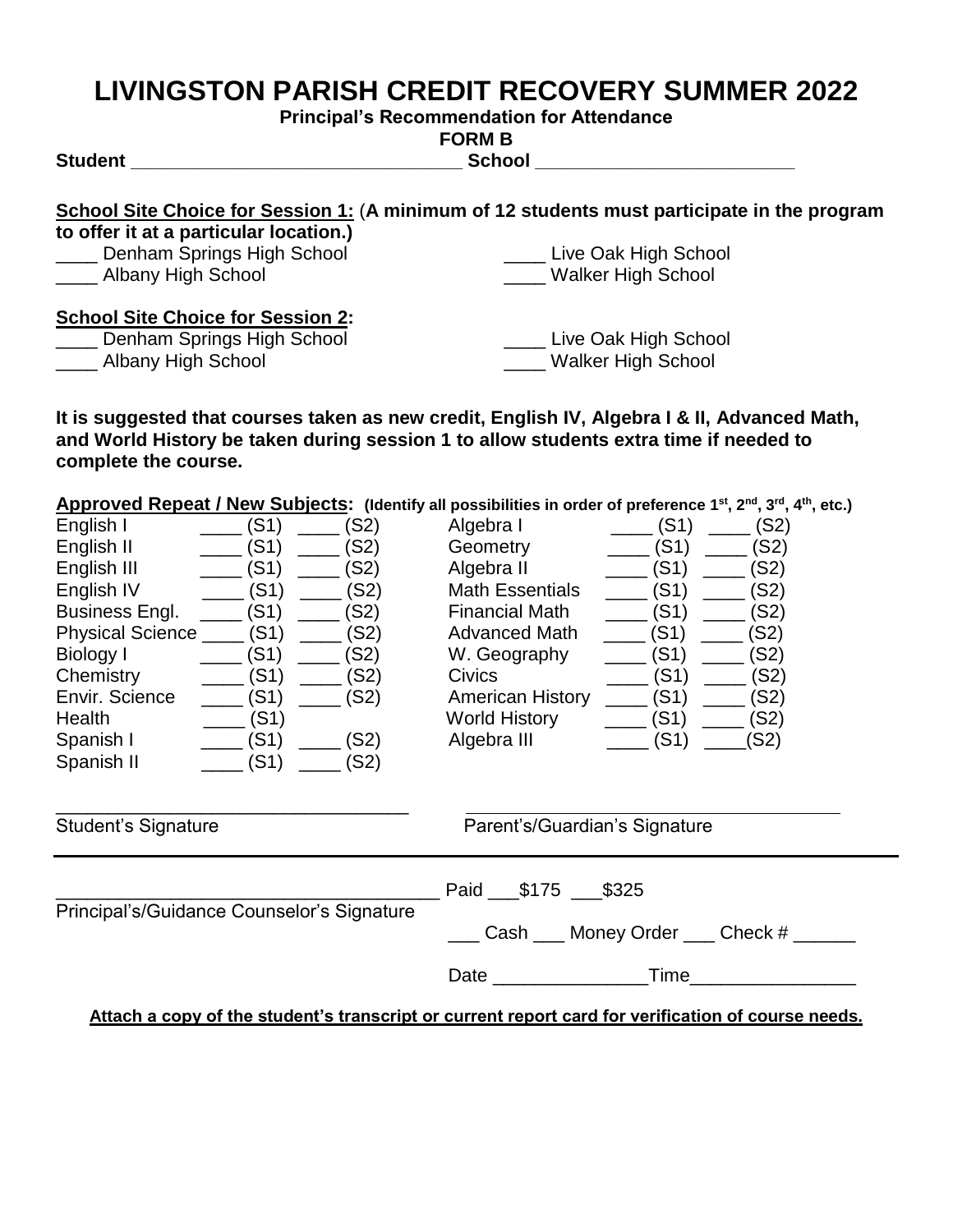#### **LIVINGSTON PARISH SUMMER CREDIT RECOVERY 2022**

**Program Location:** (A minimum of 12 students must participate to offer credit recovery at a particular location.)

In person attendance everyday is important due to the sessions only being 7 days. Be sure you can attend at the location you choose.

Session 1: Denham Springs High, Albany High, Live Oak High, Walker High

Session 2: Denham Springs High, Albany High, Live Oak High, Walker High

**Registration:** Your Home Base School

 Now through Wednesday June 1st 9:00 AM - 2:00 PM (Fill in your times) \*\***Form A and B must be completed by all who register.** 

#### **Eligibility:**

All Livingston Parish public school students in grades 9-12 with principal's permission are eligible.

#### **Dates and Times:**

Session 1 Monday June 6<sup>th</sup>-Tuesday June 14<sup>th</sup> 8:00am-3:00pm Session 2 Wednesday June 15<sup>th</sup> – June 23<sup>rd</sup> 8:00am-3:00pm

High school students can make up a ½ credit for each session attended.

**Subjects offered:** (Subjects offered will be contingent upon teacher availability.)

| English I               | <b>Physical Science</b> |                              |
|-------------------------|-------------------------|------------------------------|
| English II              | <b>Biology</b>          |                              |
| English III             | Algebra I               | Chemistry                    |
| English IV              | Geometry                | <b>Environmental Science</b> |
| <b>Business English</b> | Algebra II              | <b>World Geography</b>       |
| Spanish I               | <b>Financial Math</b>   | Civics                       |
| Spanish II              | <b>Math Essentials</b>  | <b>American History</b>      |
| <b>Health</b>           | <b>Advanced Math</b>    | <b>World History</b>         |
|                         |                         |                              |

**Transportation:** Students must provide their own transportation.